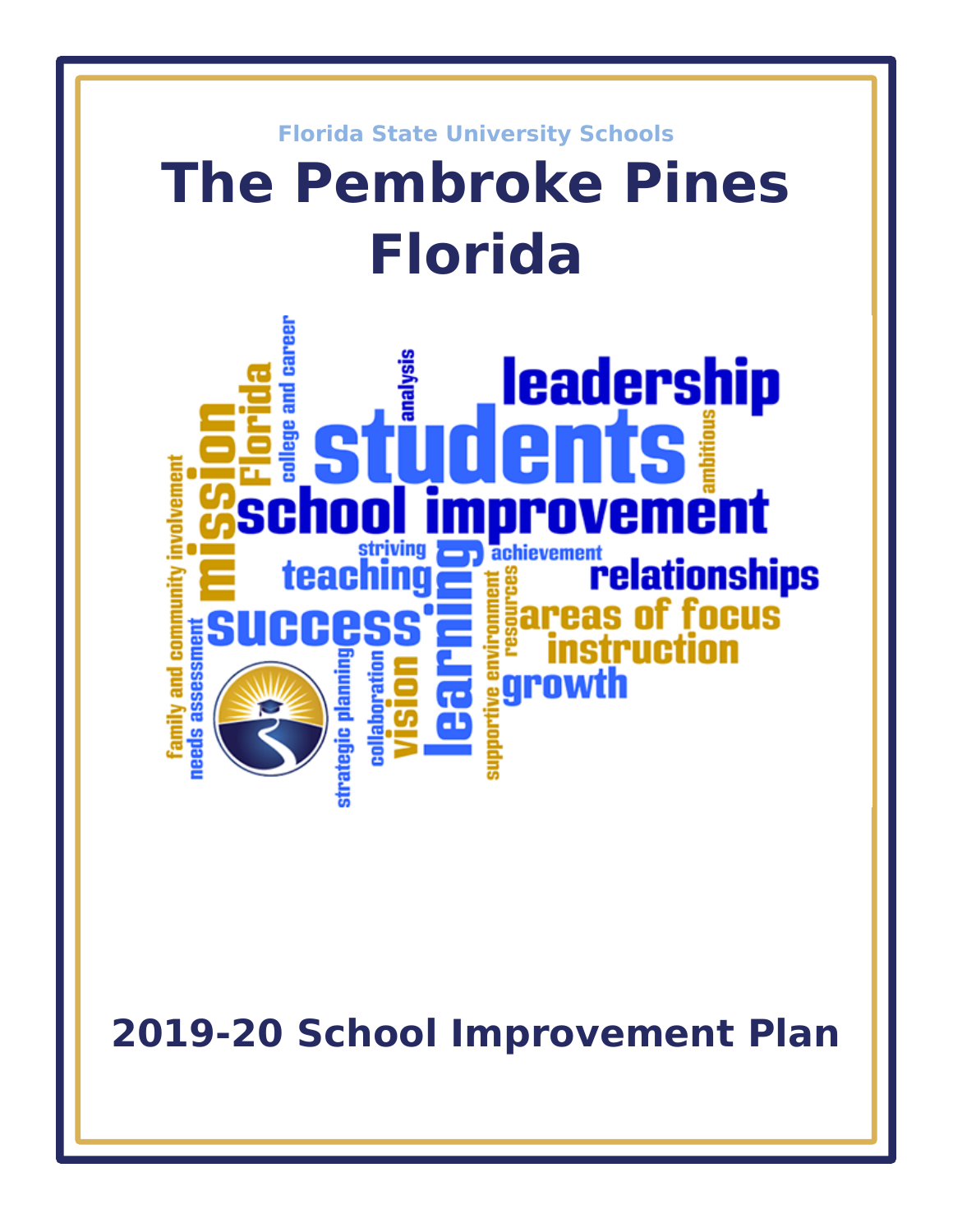# **Table of Contents**

| <b>School Demographics</b>            | 3  |
|---------------------------------------|----|
| <b>Purpose and Outline of the SIP</b> | 4  |
| <b>School Information</b>             | 5  |
| <b>Needs Assessment</b>               | 10 |
| <b>Planning for Improvement</b>       | 15 |
| <b>Title I Requirements</b>           | 16 |
| <b>Budget to Support Goals</b>        |    |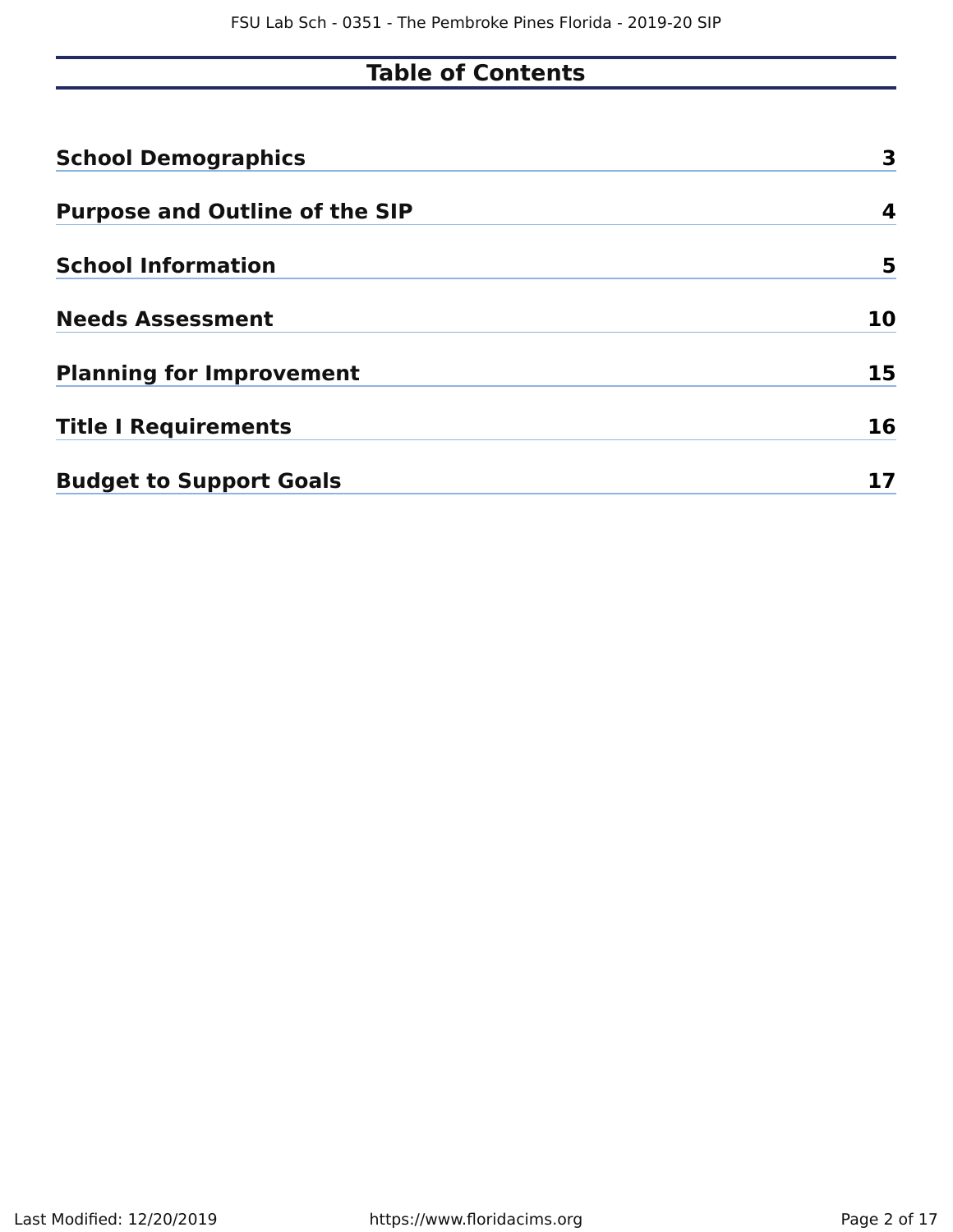# **The Pembroke Pines Florida**

601 SW 172ND AVE, Pembroke Pines, FL 33029

www.pinescharter.net

<span id="page-2-0"></span>**Demographics**

# **Principal: Lisa Libidinsky** Start Date for this Principal: 7/1/2003

| <b>2019-20 Status</b><br>(per MSID File)                                                                                            | Active                                                                                                                                                                                                                                                       |
|-------------------------------------------------------------------------------------------------------------------------------------|--------------------------------------------------------------------------------------------------------------------------------------------------------------------------------------------------------------------------------------------------------------|
| <b>School Type and Grades Served</b><br>(per MSID File)                                                                             | <b>Elementary School</b><br>$KG-5$                                                                                                                                                                                                                           |
| <b>Primary Service Type</b><br>(per MSID File)                                                                                      | K-12 General Education                                                                                                                                                                                                                                       |
| 2018-19 Title I School                                                                                                              | No                                                                                                                                                                                                                                                           |
| 2018-19 Economically<br><b>Disadvantaged (FRL) Rate</b><br>(as reported on Survey 3)                                                | 35%                                                                                                                                                                                                                                                          |
| 2018-19 ESSA Subgroups Represented<br>(subgroups with 10 or more students)<br>(subgroups in orange are below the federal threshold) | <b>Asian Students</b><br><b>Black/African American Students</b><br>Economically Disadvantaged Students<br>English Language Learners<br><b>Hispanic Students</b><br><b>Multiracial Students</b><br><b>Students With Disabilities</b><br><b>White Students</b> |
| <b>School Grade</b>                                                                                                                 | 2018-19: A                                                                                                                                                                                                                                                   |
|                                                                                                                                     | 2017-18: A                                                                                                                                                                                                                                                   |
|                                                                                                                                     | 2016-17: A                                                                                                                                                                                                                                                   |
| <b>School Grades History</b>                                                                                                        | 2015-16: A                                                                                                                                                                                                                                                   |
|                                                                                                                                     | 2014-15: A                                                                                                                                                                                                                                                   |
|                                                                                                                                     | 2013-14: A                                                                                                                                                                                                                                                   |
| 2019-20 School Improvement (SI) Information*                                                                                        |                                                                                                                                                                                                                                                              |
| <b>SI Region</b>                                                                                                                    | Northwest                                                                                                                                                                                                                                                    |
| <b>Regional Executive Director</b>                                                                                                  | <b>Jeff Sewell</b>                                                                                                                                                                                                                                           |
| <b>Turnaround Option/Cycle</b>                                                                                                      |                                                                                                                                                                                                                                                              |
| <b>Year</b>                                                                                                                         |                                                                                                                                                                                                                                                              |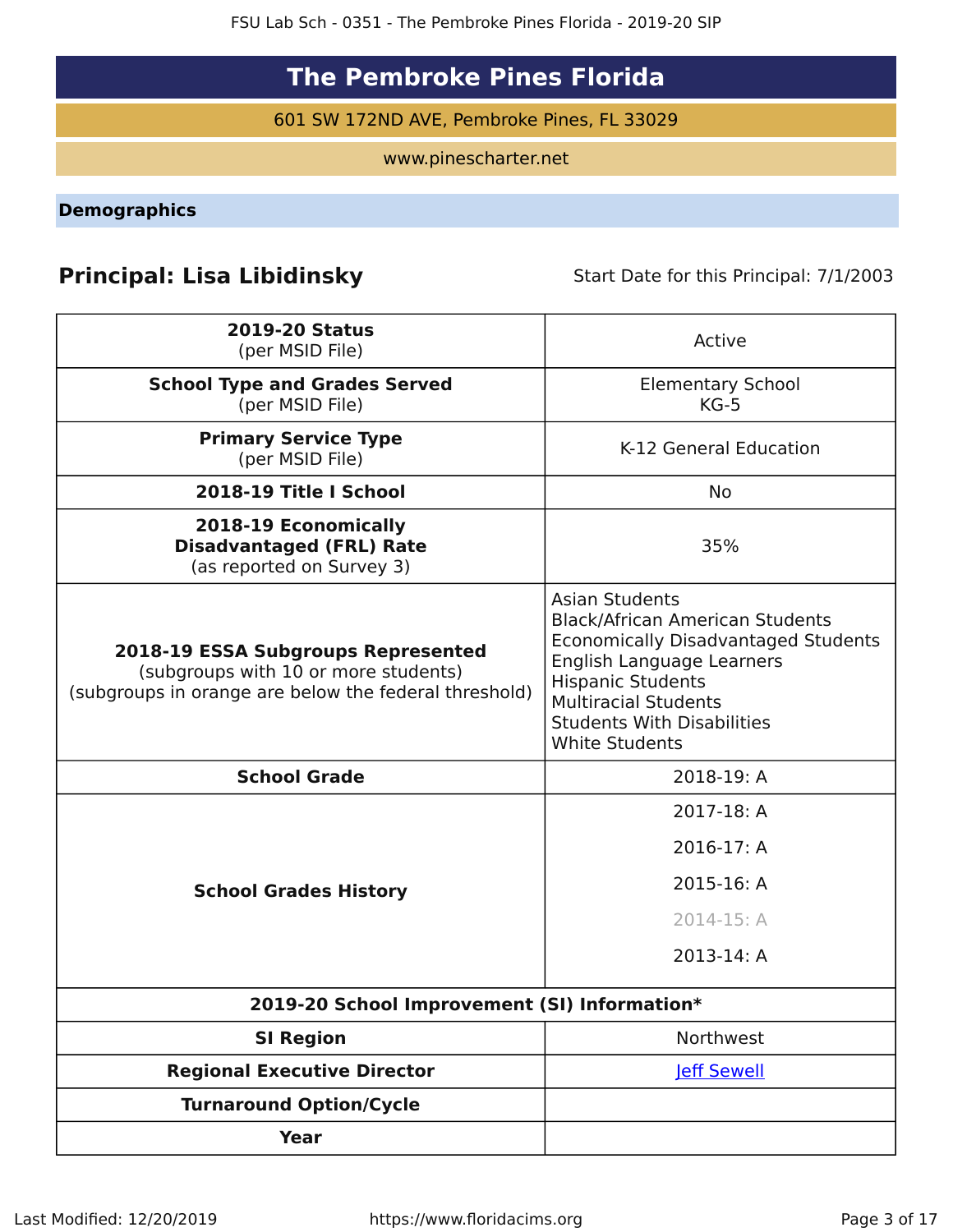| <b>Support Tier</b> | NOT IN DA |
|---------------------|-----------|
| <b>ESSA Status</b>  | N/A       |

\* As defined under Rule 6A-1.099811, Florida Administrative Code. For more information, [click](/downloads?category=da-forms) [here](/downloads?category=da-forms).

### **School Board Approval**

N/A

## **SIP Authority**

Section 1001.42(18), Florida Statutes, requires district school boards to annually approve and require implementation of a Schoolwide Improvement Plan (SIP) for each school in the district that has a school grade of D or F. This plan is also a requirement for Targeted Support and Improvement (TS&I) and Comprehensive Support and Improvement (CS&I) schools pursuant to 1008.33 F.S. and the Every Student Succeeds Act (ESSA).

To be designated as TS&I, a school must have one or more ESSA subgroup(s) with a Federal Index below 41%. This plan shall be approved by the district. There are three ways a school can be designated as CS&I:

- 1. have a school grade of D or F
- 2. have a graduation rate of 67% or lower
- 3. have an overall Federal Index below 41%.

For these schools, the SIP shall be approved by the district as well as the Bureau of School Improvement.

The Florida Department of Education (FDOE) SIP template meets all statutory and rule requirements for traditional public schools and incorporates all components required for schools receiving Title I funds. This template is required by State Board of Education Rule 6A-1.099811, Florida Administrative Code, for all non-charter schools with a current grade of D or F, or a graduation rate 67% or less. Districts may opt to require a SIP using a template of its choosing for schools that do not fit the aforementioned conditions. This document was prepared by school and district leadership using the FDOE's school improvement planning web application located at [www.floridacims.org.](https://www.floridacims.org)

### <span id="page-3-0"></span>**Purpose and Outline of the SIP**

The SIP is intended to be the primary artifact used by every school with stakeholders to review data, set goals, create an action plan and monitor progress. The Florida Department of Education encourages schools to use the SIP as a "living document" by continually updating, refining and using the plan to guide their work throughout the year. This printed version represents the SIP as of the "Date Modified" listed in the footer.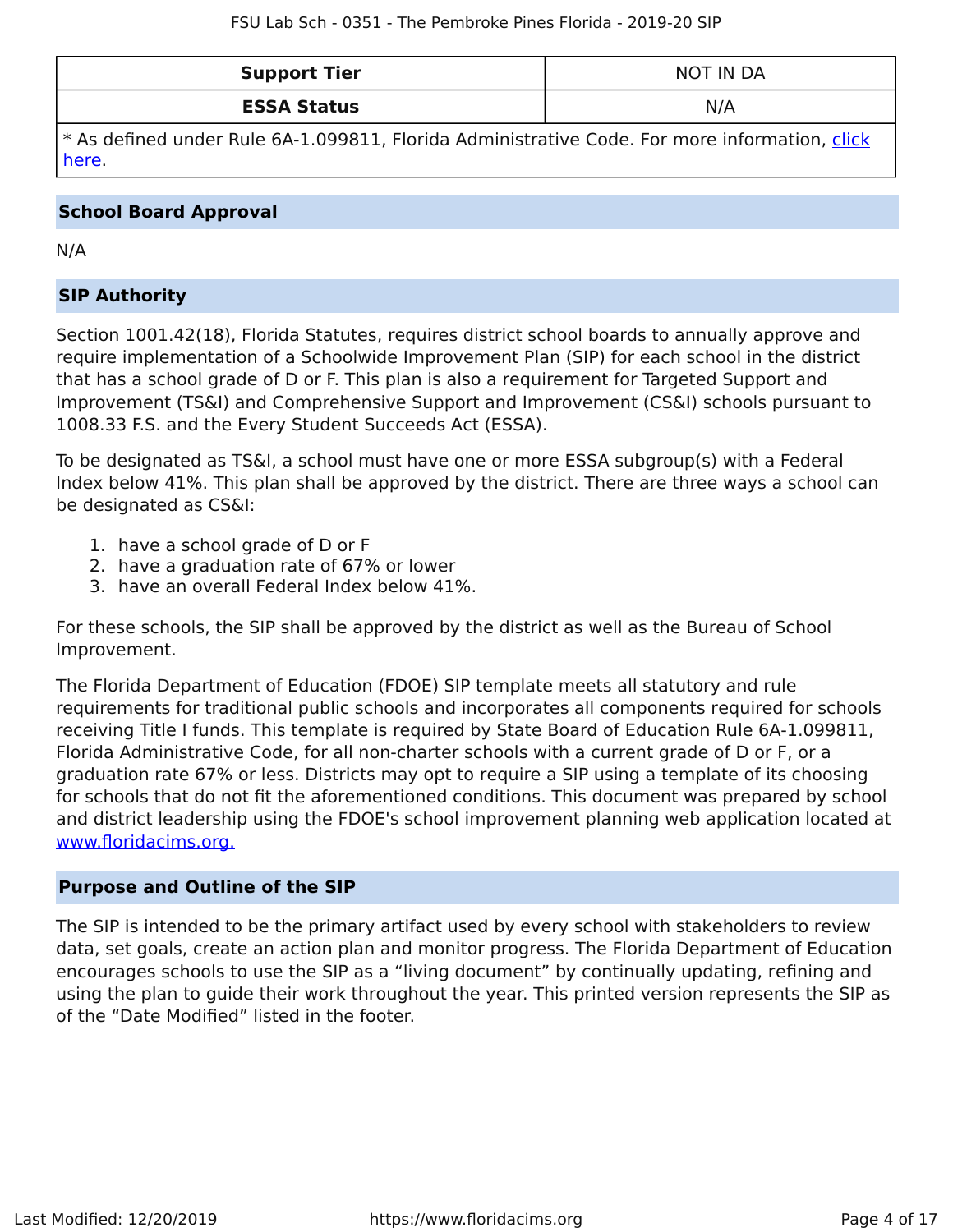# **Part I: School Information**

### <span id="page-4-0"></span>**School Mission and Vision**

### **Provide the school's mission statement**

To provide a personalized learning experience that prepares all students to become global citizens.

### **Provide the school's vision statement**

To create a collaborative learning Community that cultivates Character and provides a challenging Curriculum.

### **School Leadership Team**

#### **Membership**

Identify the name, email address and position title for each member of the school leadership team**:**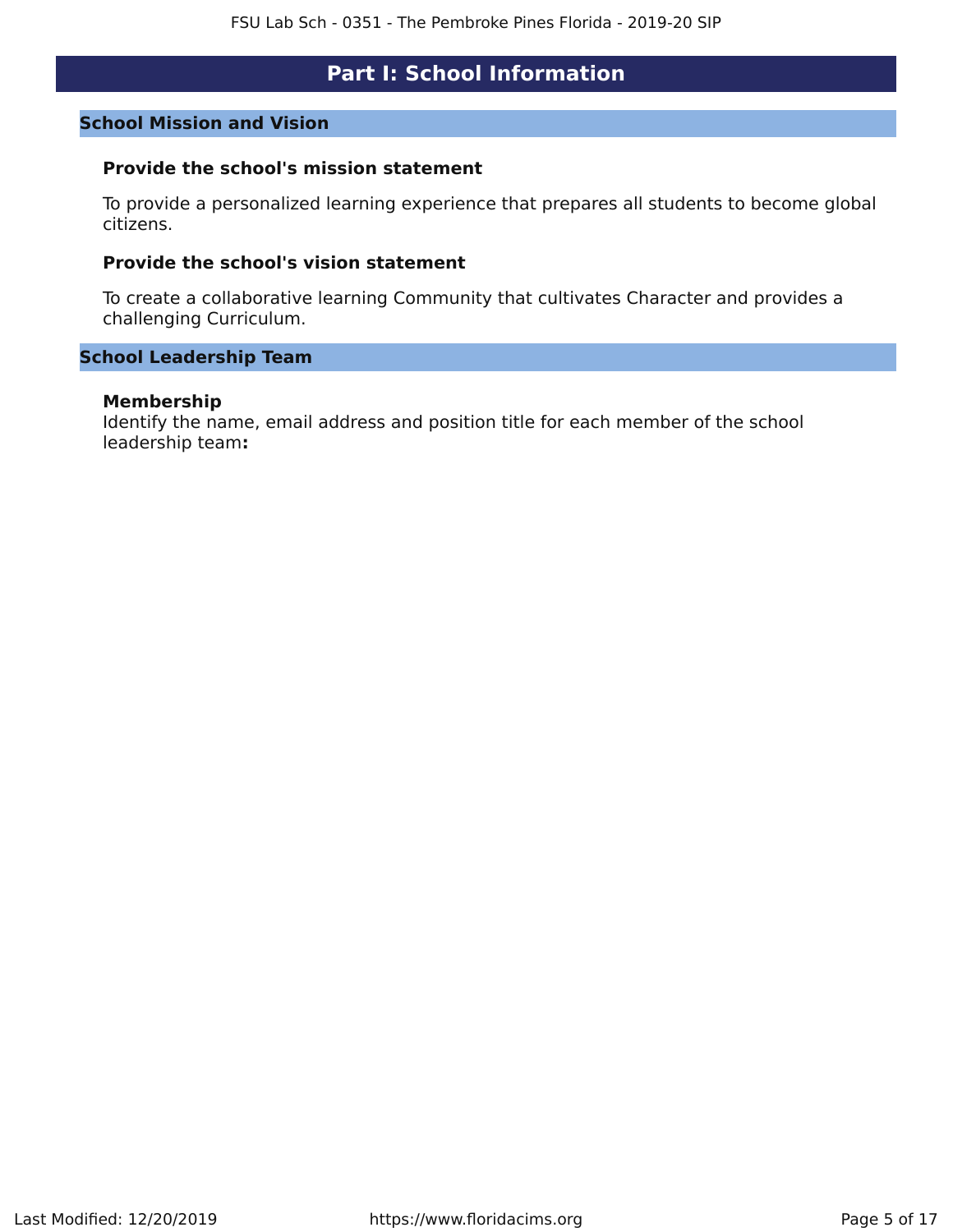| <b>Name</b>         | <b>Title</b>           | <b>Job Duties and Responsibilities</b>                                                                                                                                                                                                                                                                                                                                                                                                                                                                                                                                                                                                                                                                                                                                                                                                                                                                                                                                                                                                                                                                                                                                                                                                              |
|---------------------|------------------------|-----------------------------------------------------------------------------------------------------------------------------------------------------------------------------------------------------------------------------------------------------------------------------------------------------------------------------------------------------------------------------------------------------------------------------------------------------------------------------------------------------------------------------------------------------------------------------------------------------------------------------------------------------------------------------------------------------------------------------------------------------------------------------------------------------------------------------------------------------------------------------------------------------------------------------------------------------------------------------------------------------------------------------------------------------------------------------------------------------------------------------------------------------------------------------------------------------------------------------------------------------|
| Libidinsky,<br>Lisa | Principal              | Dr. Lisa Libidinsky is the Principal of the Pembroke Pines-Florida<br>State University Charter Elementary School. She meets often<br>with the assistant principal, curriculum specialist, guidance<br>counselor, teachers, and staff to discuss instruction, day-to-day<br>operations, safety, and information to improve the school. She<br>reviews student and teacher data, performs walk-throughs and<br>observations, conducts meetings with stakeholders, and<br>communicates with the advisory board, City of Pembroke Pines<br>personnel, administration from the Pembroke Pines Charter<br>Schools, Florida State University personnel, and the governing<br>board. She also frequently meets with parent groups. She<br>attends school and community functions on a regular basis. She<br>also communicates with parents by sending out global email<br>notices that inform parents of school activities. She additionally<br>sends<br>out a "Principal's Report" with pertinent information for the staff.<br>She is also responsible for writing the K-12 Comprehensive<br>Reading Plan. She approves the expenses needed to purchase<br>curricular materials.<br>FSU Lab Sch - 0351 - The Pembroke Pines Florida - 2018-19 SIP<br>Last |
| Founds,<br>Judith   | Instructional<br>Coach | Ms. Judith Founds is the Curriculum Specialist for the school and<br>task with the responsibility of aligning policies and procedures<br>across multi-campuses. She oversees the data management<br>system that houses State and local tests and assessments,<br>tracks students' progress in MTSS/Rtl, and provides reports for<br>school administrators. She develops, plans and coordinates the<br>professional development activities for teachers,<br>staff, and other key stakeholders. She assists in monitoring the<br>School Improvement Plan to track progress towards meeting the<br>target goals set for the school year. In addition, she coordinates<br>the implementation of the instructional and curriculum<br>integration of technology, organizes team leader's meetings to<br>ensure collaborative processes in all aspects of curriculum,<br>instruction, and assessment.                                                                                                                                                                                                                                                                                                                                                      |
| Yousuf,<br>Rabia    | Instructional<br>Coach | Mrs. Rabia Yousuf is the Reading Specialist for the school. She<br>meets often with the leadership team, teachers, staff, and<br>students. She works with small groups of students, individual<br>students, and classes. She assists teachers during their reading<br>block using the push-in model. She also works with students in a<br>small group setting on reading goals as a response to<br>intervention. In addition, Mrs. Rabia Yousuf is the textbook<br>coordinator and the in-service facilitator. Mrs. Yousuf and the<br>Curriculum Specialist develop and implement in-service<br>professional practices and professional/staff development<br>experiences as well as opportunities for all instructional and<br>support staff. She is part of the Response to Intervention Team                                                                                                                                                                                                                                                                                                                                                                                                                                                      |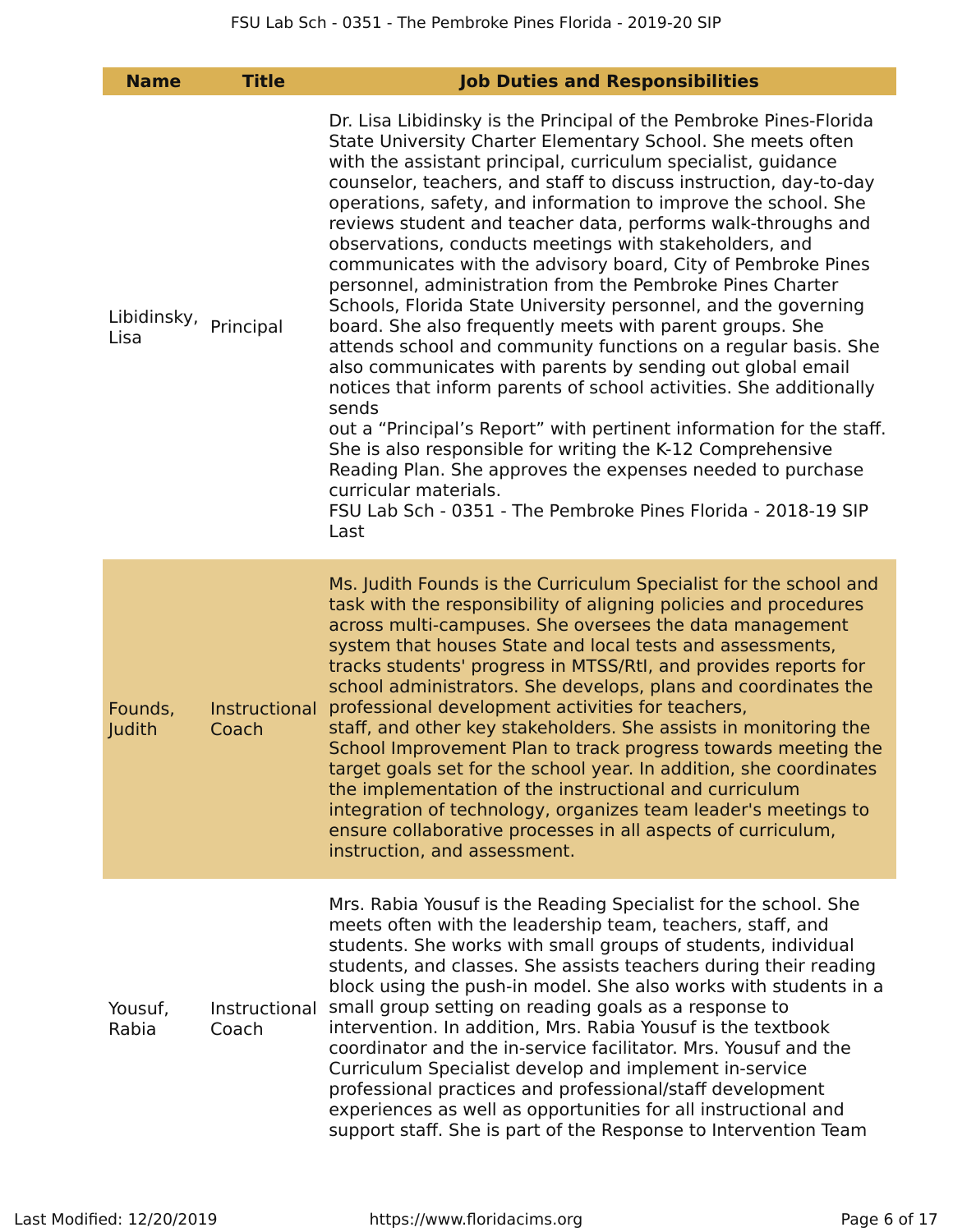| <b>Name</b>            | <b>Title</b>           | <b>Job Duties and Responsibilities</b>                                                                                                                                                                                                                                                                                                                                                                                                                                                                                                                                                                                                                                                                                                                                                                                                                                                                                                                                                                                                                                                                                                                                                                                                                                                                                                                                                                                                                                 |
|------------------------|------------------------|------------------------------------------------------------------------------------------------------------------------------------------------------------------------------------------------------------------------------------------------------------------------------------------------------------------------------------------------------------------------------------------------------------------------------------------------------------------------------------------------------------------------------------------------------------------------------------------------------------------------------------------------------------------------------------------------------------------------------------------------------------------------------------------------------------------------------------------------------------------------------------------------------------------------------------------------------------------------------------------------------------------------------------------------------------------------------------------------------------------------------------------------------------------------------------------------------------------------------------------------------------------------------------------------------------------------------------------------------------------------------------------------------------------------------------------------------------------------|
|                        |                        | and participates in many meetings to make sure that the<br>students are receiving the support needed to excel in reading.                                                                                                                                                                                                                                                                                                                                                                                                                                                                                                                                                                                                                                                                                                                                                                                                                                                                                                                                                                                                                                                                                                                                                                                                                                                                                                                                              |
| Slaski,<br><b>Beth</b> | Guidance<br>Counselor  | Ms. Beth Slaski is the Guidance Counselor for the school. She<br>meets often with the leadership team, teachers, staff, and<br>students. She works with small groups of students, individual<br>students, and classes. She assists teachers in helping students<br>who are learning proper behaviors and oversees the Character<br>Education program, Anti-bullying program, and development of<br>social skills. She promotes positive interactions with<br>stakeholders and serves as a liaison between agencies, parents,<br>associations and other organizations. In addition, Mrs. Beth<br>Slaski is the testing coordinator for the school. She conducts<br>many meetings to make sure that the students are receiving the<br>support needed to excel. She also works with students on<br>behavioral goals as a response to intervention.                                                                                                                                                                                                                                                                                                                                                                                                                                                                                                                                                                                                                        |
| Roman,<br>Tanya        | Instructional<br>Coach | Mrs. Tanya Roman is the Math Coach for the school. She meets<br>with small groups of students, individual students, and classes.<br>During this time, she works on math goals as a response to<br>intervention. She assists teachers within their math block using<br>a push-in model. She is the Acaletics Wednesday/Fact Friday<br>coordinator. She facilitates mathematics PLCs for teachers and<br>support staff to enhance their job-related knowledge and skills                                                                                                                                                                                                                                                                                                                                                                                                                                                                                                                                                                                                                                                                                                                                                                                                                                                                                                                                                                                                 |
| Pizzo,<br>Kimberly     | Assistant<br>Principal | Dr. Kimberly Pizzo is the Assistant Principal and also serves as<br>the District Safety Specialist. In this role, she meets often with<br>the leadership team, teachers, staff and students to discuss the<br>day-to-day operations, safety, the schedule for activities, data,<br>and instruction. She is the main contact for disciplinary issues in<br>the school. As the school administrator, she performs walk-<br>throughs and observations, communicates with parent groups<br>and also coordinate school event and functions. She collaborates<br>with curriculum, guidance, support and instructional and support<br>personnel to identify areas of student need and barriers. As a<br>member of this curriculum team, she consults and collaborates<br>to identify interventions and supports as part of educational<br>plans to address these needs and remove barriers, so that the<br>students are able to achieve their<br>full academic, behavioral and social-emotional potential.<br>Additionally, with the added responsibilities of District Safety<br>Specialist, she meets with the school leadership teams across<br>campuses to ensure full implementation of the system Safety<br>Plan and compliance with the Marjory Stoneman Douglas School<br>Safety Act (SB 7046). She completes required state reports and<br>consults with local police and fire for updated safety<br>recommendations (e.g., procedures, training, and infrastructure |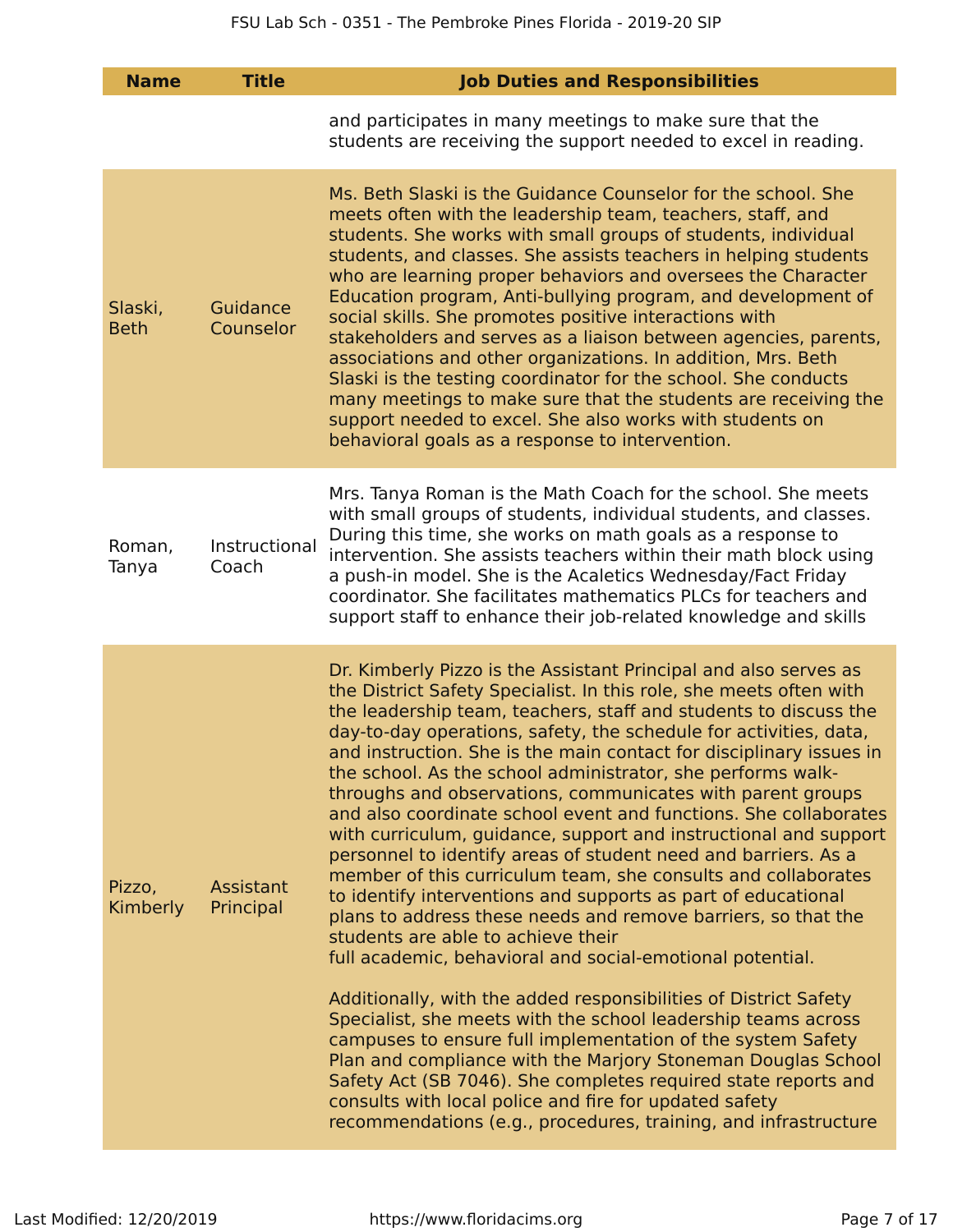| <b>Name</b>       | <b>Title</b> | <b>Job Duties and Responsibilities</b>                                                                                                                                                                                                                                                                                                                                                                                                                                                                                                                                                                                                                                                                                                                                                                                                                                                     |
|-------------------|--------------|--------------------------------------------------------------------------------------------------------------------------------------------------------------------------------------------------------------------------------------------------------------------------------------------------------------------------------------------------------------------------------------------------------------------------------------------------------------------------------------------------------------------------------------------------------------------------------------------------------------------------------------------------------------------------------------------------------------------------------------------------------------------------------------------------------------------------------------------------------------------------------------------|
|                   |              | upgrades). Further, in collaboration with district school and city<br>leadership, she helps to identify areas of need and how best to<br>allocate resources to address these needs. Moreover, she works<br>with the Mental Health Team to ensure that all students having<br>been identified as having concerns in this area are referred for<br>community support to help provide the needed services and<br>treatment. Training sessions for instructional and non-<br>instructional staff members are provided to help ensure the<br>safety of all (e.g., Active Shooter, Safety Training, and Drills,<br>Mental Health First Aid, CPR/AED/Stop the Bleed, and Threat<br>Assessment). Finally, she serves as the district liaison between<br>the schools and the Office of Safe Schools, to disseminate all<br>updates and ensure that all reports are submitted in a timely<br>manner. |
| Marquez,<br>Maria | Other        | Mrs. Maria Marquez is the ESE Specialist for the FSU Broward<br>campus and West Campus K-8 Center. She is responsible for<br>providing support to schools to ensure that students with<br>disabilities demonstrate increased participation and performance<br>in the standard or access curriculum, statewide assessments,<br>and accountability systems. She coordinates required ESE<br>meetings, revises and updates schedules, and monitors the<br>progress of IEP goals. She assists ESE support staff in developing<br>IEPs goals for students identified with having disabilities. She<br>meets regularly with the ESE Department to ensure all services<br>and program delivery are done with fidelity.                                                                                                                                                                            |

# **Early Warning Systems**

### **Current Year**

## **The number of students by grade level that exhibit each early warning indicator listed:**

| <b>Indicator</b>                   |          |          |                       |                |                 | <b>Grade Level</b> |                                   |                |                |          |                |                |          | <b>Total</b>   |
|------------------------------------|----------|----------|-----------------------|----------------|-----------------|--------------------|-----------------------------------|----------------|----------------|----------|----------------|----------------|----------|----------------|
|                                    | K        |          | $\overline{2}$        | 3              | $\mathbf{A}$    | 5                  |                                   | 6 <sub>7</sub> |                |          | 8910           |                | $-12$    |                |
| Number of students<br>enrolled     | 96       |          | 102 113 135 132 121 0 |                |                 |                    |                                   | $\overline{0}$ | $\overline{0}$ | $\Omega$ | $\overline{0}$ | $\Omega$       | $\Omega$ | 699            |
| Attendance below 90<br>percent     | 8        | 3        | $\mathcal{R}$         | 6              | 10 <sup>1</sup> | 5 0 0 0            |                                   |                |                | $\Omega$ | $\overline{0}$ | $\overline{0}$ | - 0      | 35             |
| One or more suspensions            | 0        | $\Omega$ | $\Omega$              | $\mathbf{1}$   | 2               | 4                  | $\overline{0}$                    | $\overline{0}$ | $\Omega$       | $\Omega$ | $\overline{0}$ | $\Omega$       | $\Omega$ | $\overline{7}$ |
| Course failure in ELA or<br>Math   | $\Omega$ | $\Omega$ | $\Omega$              | $\overline{0}$ | $\overline{3}$  | $\overline{4}$     | $\begin{matrix}0 & 0\end{matrix}$ |                | $\Omega$       | $\Omega$ | $\sim 0$       | $\Omega$       | - 0      | $\overline{7}$ |
| Level 1 on statewide<br>assessment | $\Omega$ | $\Omega$ | $\Omega$              | 1              | 5.              | 9                  | $\Omega$                          | $\Omega$       | $\Omega$       | $\Omega$ | $\Omega$       | $\Omega$       | 0        | 15             |

## **The number of students with two or more early warning indicators:**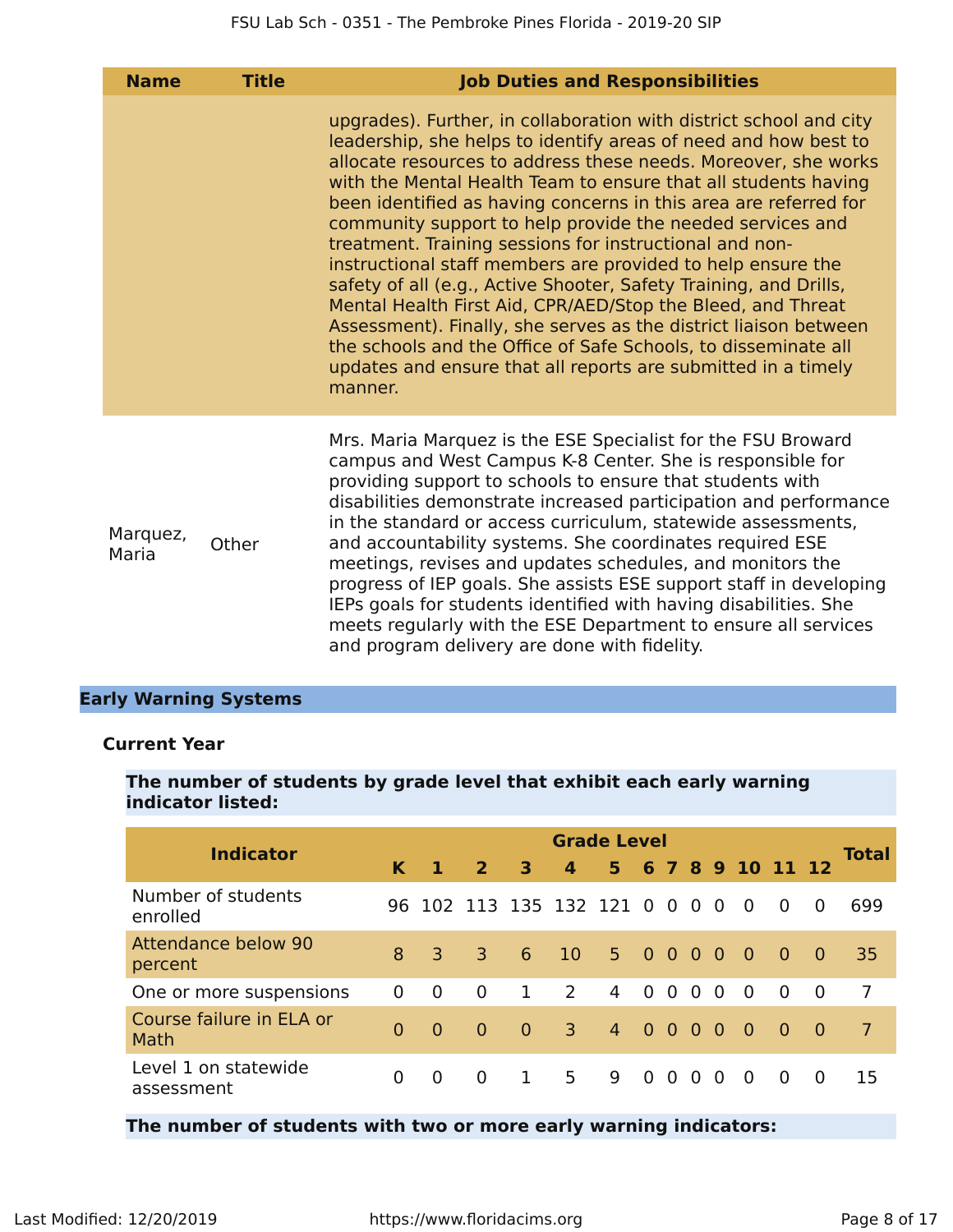| <b>Indicator</b>                                                 |  |  |  | <b>Grade Level</b> |  |  |                              | <b>Total</b> |
|------------------------------------------------------------------|--|--|--|--------------------|--|--|------------------------------|--------------|
|                                                                  |  |  |  |                    |  |  | K 1 2 3 4 5 6 7 8 9 10 11 12 |              |
| Students with two or more indicators 0 0 0 0 4 5 0 0 0 0 0 0 0 0 |  |  |  |                    |  |  |                              |              |

### **The number of students identified as retainees:**

| <b>Indicator</b>                       |  | <b>Grade Level</b> |  |  |  |  |  |  |  |  |                              |  |  |              |  |
|----------------------------------------|--|--------------------|--|--|--|--|--|--|--|--|------------------------------|--|--|--------------|--|
|                                        |  |                    |  |  |  |  |  |  |  |  | K 1 2 3 4 5 6 7 8 9 10 11 12 |  |  | <b>Total</b> |  |
| <b>Retained Students: Current Year</b> |  |                    |  |  |  |  |  |  |  |  | 0 5 0 2 0 0 0 0 0 0 0 0 0    |  |  |              |  |
|                                        |  |                    |  |  |  |  |  |  |  |  |                              |  |  |              |  |

### **FTE units allocated to school (total number of teacher units)**

### **Date this data was collected or last updated**

Wednesday 10/16/2019

### **Prior Year - As Reported**

### **The number of students by grade level that exhibit each early warning indicator:**

| <b>Indicator</b>                                               |  |  |                     | <b>Grade Level</b> |  |  |                                         |            | <b>Total</b> |
|----------------------------------------------------------------|--|--|---------------------|--------------------|--|--|-----------------------------------------|------------|--------------|
|                                                                |  |  |                     |                    |  |  | K 1 2 3 4 5 6 7 8 9 10 11 12            |            |              |
| Attendance below 90 percent                                    |  |  | 4 6 7 5 4 9 0 0 0 0 |                    |  |  | $\Omega$                                | $0\quad 0$ | 35           |
| One or more suspensions                                        |  |  |                     |                    |  |  | 0 0 2 2 0 1 0 0 0 0 0 0 0               |            | .5.          |
| Course failure in ELA or Math                                  |  |  | 0 0 0 7 1 5 0 0 0 0 |                    |  |  | $\begin{matrix} 0 & 0 & 0 \end{matrix}$ |            | 13           |
| Level 1 on statewide assessment 0 0 0 12 13 12 0 0 0 0 0 0 0 0 |  |  |                     |                    |  |  |                                         |            | 37           |

### **The number of students with two or more early warning indicators:**

| <b>Indicator</b>                                                 |  |  |  | <b>Grade Level</b> |  |  |                              |              |
|------------------------------------------------------------------|--|--|--|--------------------|--|--|------------------------------|--------------|
|                                                                  |  |  |  |                    |  |  | K 1 2 3 4 5 6 7 8 9 10 11 12 | <b>Total</b> |
| Students with two or more indicators 0 0 1 7 1 6 0 0 0 0 0 0 0 0 |  |  |  |                    |  |  |                              |              |

### **Prior Year - Updated**

### **The number of students by grade level that exhibit each early warning indicator:**

| <b>Indicator</b>                |  |     |  |                          | <b>Grade Level</b> |  |  |                |                              |              |
|---------------------------------|--|-----|--|--------------------------|--------------------|--|--|----------------|------------------------------|--------------|
|                                 |  |     |  |                          |                    |  |  |                | K 1 2 3 4 5 6 7 8 9 10 11 12 | <b>Total</b> |
| Attendance below 90 percent     |  |     |  | 4 6 7 5 4 9 0 0 0 0      |                    |  |  | $\overline{0}$ | $\overline{0}$               | 35           |
| One or more suspensions         |  |     |  |                          |                    |  |  |                | 0 0 2 2 0 1 0 0 0 0 0 0 0    | .5.          |
| Course failure in ELA or Math   |  | 0 O |  | 0 7 1 5 0 0 0 0          |                    |  |  | $\overline{0}$ | $\bigcirc$ 0                 | 13           |
| Level 1 on statewide assessment |  |     |  | 0 0 0 12 13 12 0 0 0 0 0 |                    |  |  |                |                              | 37           |

### **The number of students with two or more early warning indicators:**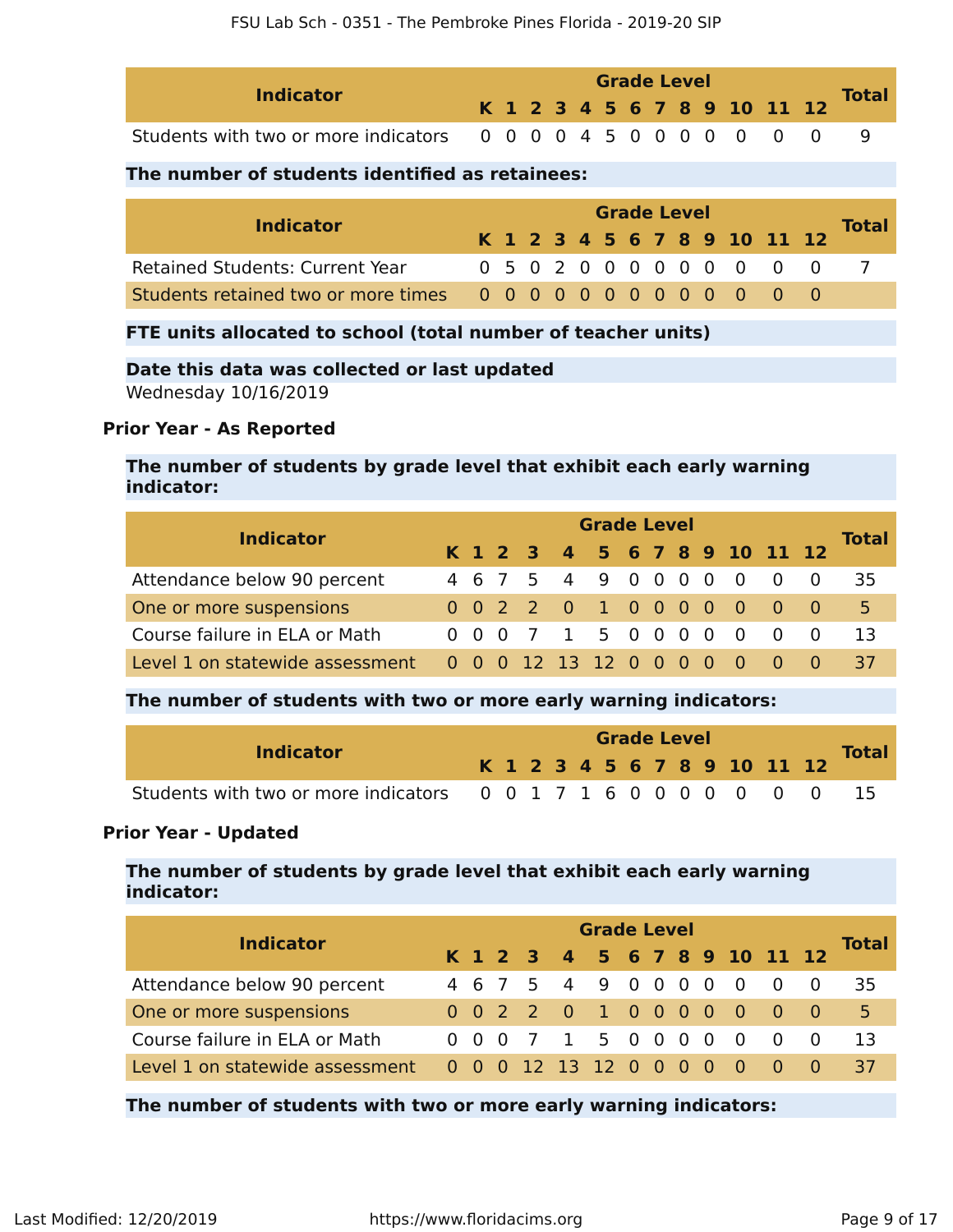| <b>Indicator</b>                                                 |  | <b>Grade Level</b> |  |  |  |  |  |  |  |  |                              | <b>Total</b> |  |
|------------------------------------------------------------------|--|--------------------|--|--|--|--|--|--|--|--|------------------------------|--------------|--|
|                                                                  |  |                    |  |  |  |  |  |  |  |  | K 1 2 3 4 5 6 7 8 9 10 11 12 |              |  |
| Students with two or more indicators 0 0 1 7 1 6 0 0 0 0 0 0 0 0 |  |                    |  |  |  |  |  |  |  |  |                              |              |  |

# **Part II: Needs Assessment/Analysis**

### <span id="page-9-0"></span>**School Data**

Please note that the district and state averages shown here represent the averages for similar school types (elementary, middle, high school, or combination schools).

| <b>School Grade Component</b>     |               | 2019            |              | 2018          |                 |              |  |
|-----------------------------------|---------------|-----------------|--------------|---------------|-----------------|--------------|--|
|                                   | <b>School</b> | <b>District</b> | <b>State</b> | <b>School</b> | <b>District</b> | <b>State</b> |  |
| <b>ELA Achievement</b>            | 85%           | 85%             | 57%          | 79%           | $0\%$           | 56%          |  |
| <b>ELA Learning Gains</b>         | 74%           | 74%             | 58%          | 68%           | $0\%$           | 55%          |  |
| <b>ELA Lowest 25th Percentile</b> | 61%           | 61%             | 53%          | 52%           | 0%              | 48%          |  |
| Math Achievement                  | 88%           | 88%             | 63%          | 82%           | 0%              | 62%          |  |
| Math Learning Gains               | 79%           | 79%             | 62%          | 70%           | 0%              | 59%          |  |
| Math Lowest 25th Percentile       | 71%           | 71%             | 51%          | 47%           | 0%              | 47%          |  |
| Science Achievement               | 69%           | 69%             | 53%          | 71%           | 0%              | 55%          |  |

| <b>EWS Indicators as Input Earlier in the Survey</b> |      |                                          |        |        |        |        |              |  |
|------------------------------------------------------|------|------------------------------------------|--------|--------|--------|--------|--------------|--|
| <b>Indicator</b>                                     |      | <b>Grade Level (prior year reported)</b> |        |        |        |        | <b>Total</b> |  |
|                                                      | κ    |                                          |        |        |        | 5      |              |  |
| Number of students enrolled                          |      | $96(0)$   102 $(0)$                      | 113(0) | 135(0) | 132(0) | 121(0) | 699 (0)      |  |
| Attendance below 90 percent                          | 8(4) | 3(6)                                     | 3(7)   | 6(5)   | 10(4)  | 5(9)   | 35(35)       |  |
| One or more suspensions                              | 0(0) | 0(0)                                     | 0(2)   | 1(2)   | 2(0)   | 4(1)   | (5)          |  |
| Course failure in ELA or Math                        | 0(0) | 0(0)                                     | 0(0)   | 0(7)   | 3(1)   | 4(5)   | (13)         |  |
| Level 1 on statewide assessment                      | 0(0) | 0(0)                                     | 0(0)   | (12)   | 5 (13  | 9(12)  | 15 (37       |  |

### **Grade Level Data**

NOTE: This data is raw data and includes ALL students who tested at the school. This is not school grade data.

NOTE: An asterisk (\*) in any cell indicates the data has been suppressed due to fewer than 10 students tested, or all tested students scoring the same.

|                          |      |               | <b>ELA</b>      |                                                 |              |                                              |
|--------------------------|------|---------------|-----------------|-------------------------------------------------|--------------|----------------------------------------------|
| <b>Grade</b>             | Year | <b>School</b> | <b>District</b> | School-<br><b>District</b><br><b>Comparison</b> | <b>State</b> | School-<br><b>State</b><br><b>Comparison</b> |
| 03                       | 2019 | 86%           | 87%             | $-1%$                                           | 58%          | 28%                                          |
|                          | 2018 | 78%           | 83%             | $-5%$                                           | 57%          | 21%                                          |
| Same Grade Comparison    |      | 8%            |                 |                                                 |              |                                              |
| <b>Cohort Comparison</b> |      |               |                 |                                                 |              |                                              |
| 04                       | 2019 | 89%           | 90%             | $-1%$                                           | 58%          | 31%                                          |
|                          | 2018 | 79%           | 83%             | $-4%$                                           | 56%          | 23%                                          |
| Same Grade Comparison    |      | 10%           |                 |                                                 |              |                                              |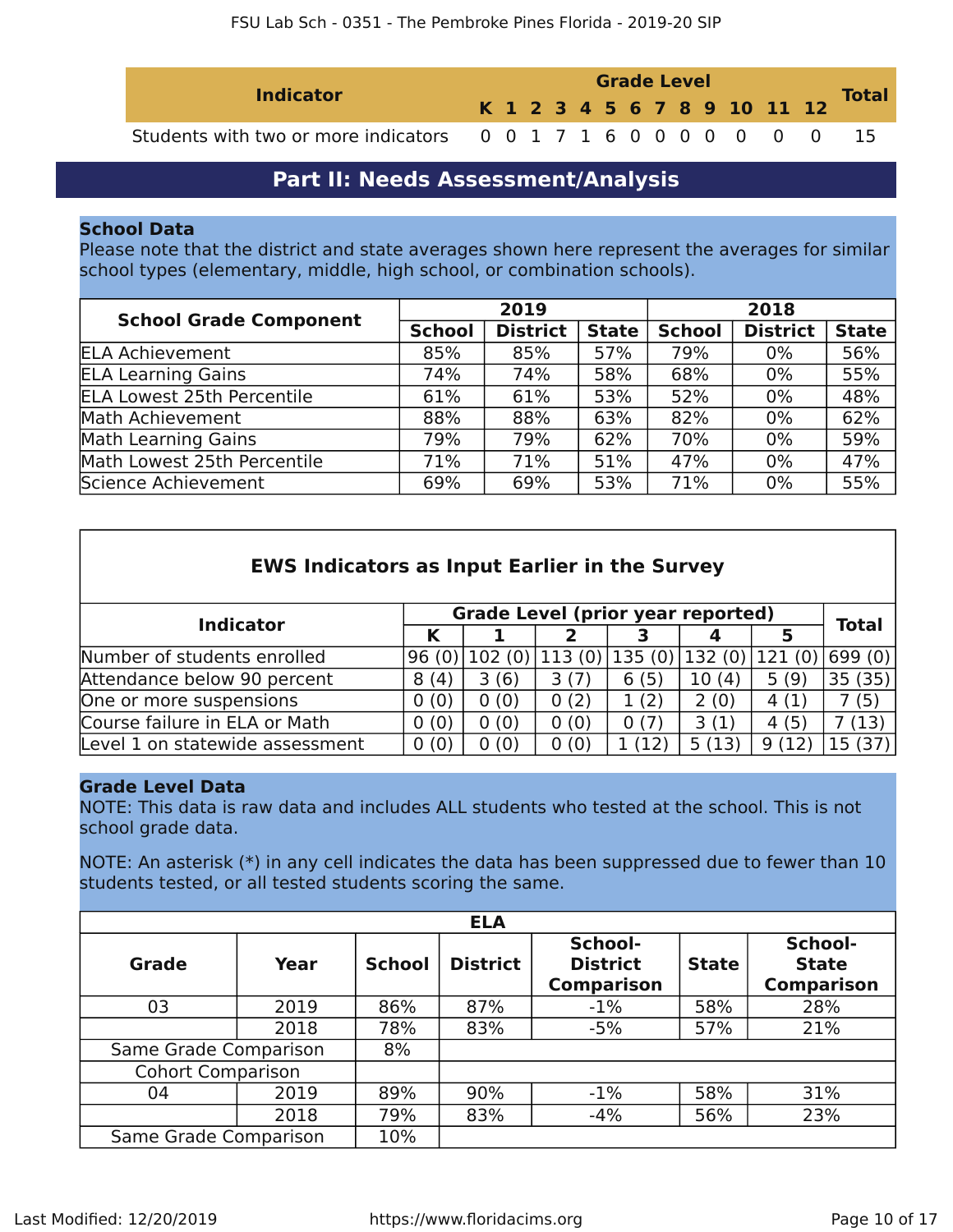|                          |       |               | <b>ELA</b>      |                                                 |              |                                              |
|--------------------------|-------|---------------|-----------------|-------------------------------------------------|--------------|----------------------------------------------|
| Grade                    | Year  | <b>School</b> | <b>District</b> | School-<br><b>District</b><br><b>Comparison</b> | <b>State</b> | School-<br><b>State</b><br><b>Comparison</b> |
| <b>Cohort Comparison</b> |       | 11%           |                 |                                                 |              |                                              |
| 05                       | 2019  | 79%           | 83%             | $-4%$                                           | 56%          | 23%                                          |
|                          | 2018  | 81%           | 82%             | $-1\%$                                          | 55%          | 26%                                          |
| Same Grade Comparison    | $-2%$ |               |                 |                                                 |              |                                              |
| <b>Cohort Comparison</b> | 0%    |               |                 |                                                 |              |                                              |

|                          |      |               | <b>MATH</b>     |                                                 |              |                                              |
|--------------------------|------|---------------|-----------------|-------------------------------------------------|--------------|----------------------------------------------|
| Grade                    | Year | <b>School</b> | <b>District</b> | School-<br><b>District</b><br><b>Comparison</b> | <b>State</b> | School-<br><b>State</b><br><b>Comparison</b> |
| 03                       | 2019 | 89%           | 89%             | 0%                                              | 62%          | 27%                                          |
|                          | 2018 | 82%           | 87%             | $-5%$                                           | 62%          | 20%                                          |
| Same Grade Comparison    |      | 7%            |                 |                                                 |              |                                              |
| <b>Cohort Comparison</b> |      |               |                 |                                                 |              |                                              |
| 04                       | 2019 | 90%           | 90%             | $0\%$                                           | 64%          | 26%                                          |
|                          | 2018 | 80%           | 85%             | $-5%$                                           | 62%          | 18%                                          |
| Same Grade Comparison    |      | 10%           |                 |                                                 |              |                                              |
| <b>Cohort Comparison</b> |      | 8%            |                 |                                                 |              |                                              |
| 05                       | 2019 | 86%           | 83%             | 3%                                              | 60%          | 26%                                          |
|                          | 2018 | 84%           | 77%             | 7%                                              | 61%          | 23%                                          |
| Same Grade Comparison    |      | 2%            |                 |                                                 |              |                                              |
| <b>Cohort Comparison</b> |      | 6%            |                 |                                                 |              |                                              |

| <b>SCIENCE</b>           |      |               |                 |                                                 |              |                                              |  |  |  |
|--------------------------|------|---------------|-----------------|-------------------------------------------------|--------------|----------------------------------------------|--|--|--|
| <b>Grade</b>             | Year | <b>School</b> | <b>District</b> | School-<br><b>District</b><br><b>Comparison</b> | <b>State</b> | School-<br><b>State</b><br><b>Comparison</b> |  |  |  |
| 05                       | 2019 | 69%           | 72%             | $-3%$                                           | 53%          | 16%                                          |  |  |  |
|                          | 2018 |               |                 |                                                 |              |                                              |  |  |  |
| <b>Cohort Comparison</b> |      |               |                 |                                                 |              |                                              |  |  |  |

| <b>Subgroup Data</b> |                                                  |                  |                          |                     |                   |                           |             |                   |                     |              |                                              |
|----------------------|--------------------------------------------------|------------------|--------------------------|---------------------|-------------------|---------------------------|-------------|-------------------|---------------------|--------------|----------------------------------------------|
|                      | <b>2019 SCHOOL GRADE COMPONENTS BY SUBGROUPS</b> |                  |                          |                     |                   |                           |             |                   |                     |              |                                              |
| <b>Subgroups</b>     | <b>ELA</b><br>Ach.                               | <b>ELA</b><br>LG | <b>ELA</b><br>LG<br>.25% | <b>Math</b><br>Ach. | <b>Math</b><br>LG | <b>Math</b><br>LG<br>L25% | Sci<br>Ach. | <b>SS</b><br>Ach. | <b>MS</b><br>Accel. | Grad<br>Rate | C & C<br><b>Accel</b><br>$ 2016-17 2016-17 $ |
| <b>SWD</b>           | 55                                               | 59               | 50                       | 57                  | 69                | 57                        | 39          |                   |                     |              |                                              |
| <b>ELL</b>           | 68                                               | 75               |                          | 79                  | 75                |                           |             |                   |                     |              |                                              |
| <b>ASN</b>           | 94                                               | 80               |                          | 94                  | 92                |                           | 93          |                   |                     |              |                                              |
| <b>BLK</b>           | 80                                               | 72               | 69                       | 88                  | 70                | 72                        | 65          |                   |                     |              |                                              |
| <b>HSP</b>           | 81                                               | 69               | 53                       | 82                  | 79                | 63                        | 58          |                   |                     |              |                                              |
| <b>MUL</b>           | 100                                              | 75               |                          | 89                  | 82                |                           |             |                   |                     |              |                                              |
| <b>WHT</b>           | 89                                               | 79               | 64                       | 96                  | 82                |                           | 78          |                   |                     |              |                                              |
| <b>FRL</b>           | 78                                               | 69               | 67                       | 86                  | 77                | 74                        | 72          |                   |                     |              |                                              |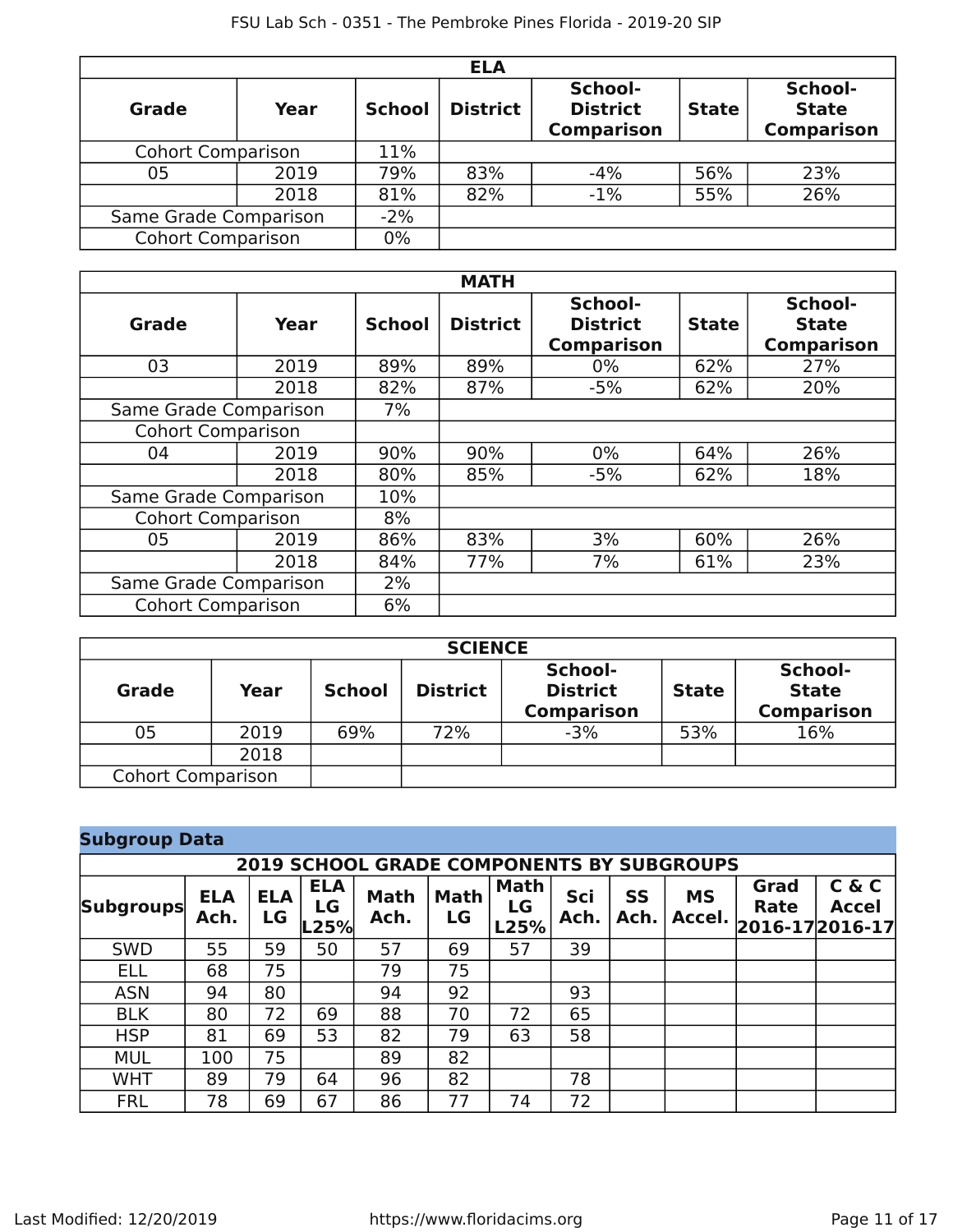|                  |                    |                  |                          | <b>2018 SCHOOL GRADE COMPONENTS BY SUBGROUPS</b> |                   |                           |             |                   |                     |                                       |                       |
|------------------|--------------------|------------------|--------------------------|--------------------------------------------------|-------------------|---------------------------|-------------|-------------------|---------------------|---------------------------------------|-----------------------|
| <b>Subgroups</b> | <b>ELA</b><br>Ach. | <b>ELA</b><br>LG | <b>ELA</b><br>LG<br>L25% | <b>Math</b><br>Ach.                              | <b>Math</b><br>LG | <b>Math</b><br>LG<br>L25% | Sci<br>Ach. | <b>SS</b><br>Ach. | <b>MS</b><br>Accel. | Grad<br><b>Rate</b><br>2015-162015-16 | C & C<br><b>Accel</b> |
| <b>SWD</b>       | 42                 | 50               | 45                       | 47                                               | 48                | 29                        | 25          |                   |                     |                                       |                       |
| <b>ASN</b>       | 94                 | 91               |                          | 91                                               | 83                |                           | 90          |                   |                     |                                       |                       |
| <b>BLK</b>       | 75                 | 72               | 48                       | 75                                               | 67                | 35                        | 62          |                   |                     |                                       |                       |
| <b>HSP</b>       | 76                 | 69               | 61                       | 80                                               | 65                | 44                        | 64          |                   |                     |                                       |                       |
| <b>MUL</b>       | 78                 | 55               |                          | 83                                               | 64                |                           |             |                   |                     |                                       |                       |
| <b>WHT</b>       | 85                 | 57               | 40                       | 88                                               | 78                |                           | 93          |                   |                     |                                       |                       |
| <b>FRL</b>       | 73                 | 64               | 44                       | 76                                               | 65                | 36                        | 60          |                   |                     |                                       |                       |

## **ESSA Data**

This data has been updated for the 2018-19 school year as of 7/16/2019.

| <b>ESSA Federal Index</b>                                                       |           |
|---------------------------------------------------------------------------------|-----------|
| ESSA Category (TS&I or CS&I)                                                    | N/A       |
| <b>OVERALL Federal Index - All Students</b>                                     | 69        |
| <b>OVERALL Federal Index Below 41% All Students</b>                             | <b>NO</b> |
| <b>Total Number of Subgroups Missing the Target</b>                             | 0         |
| Progress of English Language Learners in Achieving English Language Proficiency | 27        |
| <b>Total Points Earned for the Federal Index</b>                                | 554       |
| Total Components for the Federal Index                                          | 8         |
| <b>Percent Tested</b>                                                           | 100%      |
| <b>Subgroup Data</b>                                                            |           |
| <b>Students With Disabilities</b>                                               |           |
| Federal Index - Students With Disabilities                                      | 55        |
| Students With Disabilities Subgroup Below 41% in the Current Year?              | <b>NO</b> |
| Number of Consecutive Years Students With Disabilities Subgroup Below 32%       | 0         |
| <b>English Language Learners</b>                                                |           |
| Federal Index - English Language Learners                                       | 65        |
| English Language Learners Subgroup Below 41% in the Current Year?               | <b>NO</b> |
| Number of Consecutive Years English Language Learners Subgroup Below 32%        | $\Omega$  |
| <b>Asian Students</b>                                                           |           |
| Federal Index - Asian Students                                                  | 91        |
| Asian Students Subgroup Below 41% in the Current Year?                          | <b>NO</b> |
| Number of Consecutive Years Asian Students Subgroup Below 32%                   | 0         |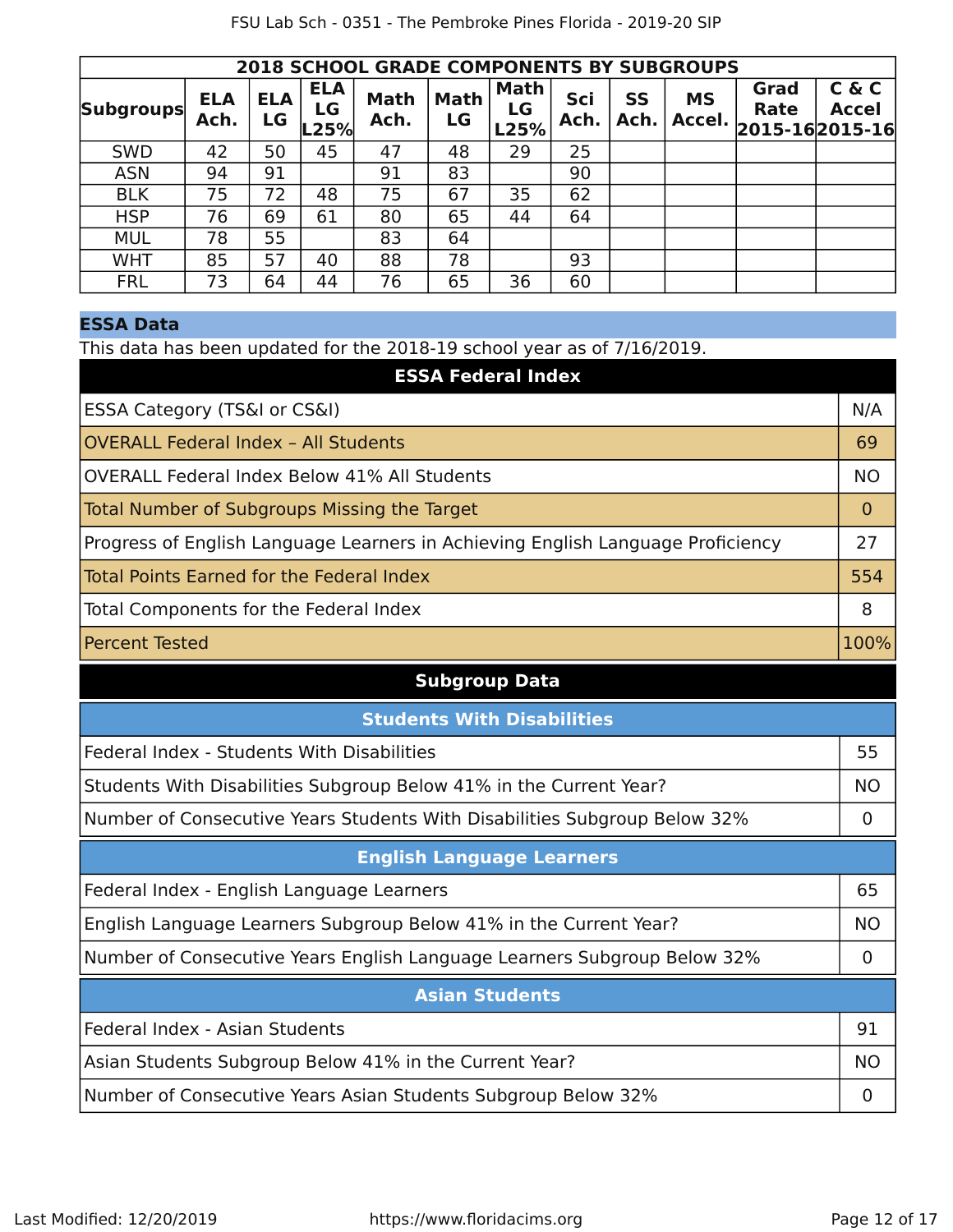| <b>Black/African American Students</b>                                                |                |
|---------------------------------------------------------------------------------------|----------------|
| Federal Index - Black/African American Students                                       | 74             |
| Black/African American Students Subgroup Below 41% in the Current Year?               | <b>NO</b>      |
| Number of Consecutive Years Black/African American Students Subgroup Below 32%        | 0              |
| <b>Hispanic Students</b>                                                              |                |
| Federal Index - Hispanic Students                                                     | 69             |
| Hispanic Students Subgroup Below 41% in the Current Year?                             | <b>NO</b>      |
| Number of Consecutive Years Hispanic Students Subgroup Below 32%                      | $\mathbf 0$    |
| <b>Multiracial Students</b>                                                           |                |
| <b>Federal Index - Multiracial Students</b>                                           | 87             |
| Multiracial Students Subgroup Below 41% in the Current Year?                          | <b>NO</b>      |
| Number of Consecutive Years Multiracial Students Subgroup Below 32%                   | 0              |
| <b>Native American Students</b>                                                       |                |
| Federal Index - Native American Students                                              |                |
| Native American Students Subgroup Below 41% in the Current Year?                      | N/A            |
| Number of Consecutive Years Native American Students Subgroup Below 32%               | $\mathbf 0$    |
| <b>Pacific Islander Students</b>                                                      |                |
| Federal Index - Pacific Islander Students                                             |                |
| Pacific Islander Students Subgroup Below 41% in the Current Year?                     | N/A            |
| Number of Consecutive Years Pacific Islander Students Subgroup Below 32%              | 0              |
| <b>White Students</b>                                                                 |                |
| Federal Index - White Students                                                        | 81             |
| White Students Subgroup Below 41% in the Current Year?                                | <b>NO</b>      |
| Number of Consecutive Years White Students Subgroup Below 32%                         | 0              |
| <b>Economically Disadvantaged Students</b>                                            |                |
| Federal Index - Economically Disadvantaged Students                                   | 75             |
| Economically Disadvantaged Students Subgroup Below 41% in the Current Year?           | <b>NO</b>      |
| Number of Consecutive Years Economically Disadvantaged Students Subgroup Below<br>32% | $\overline{0}$ |

**Analysis**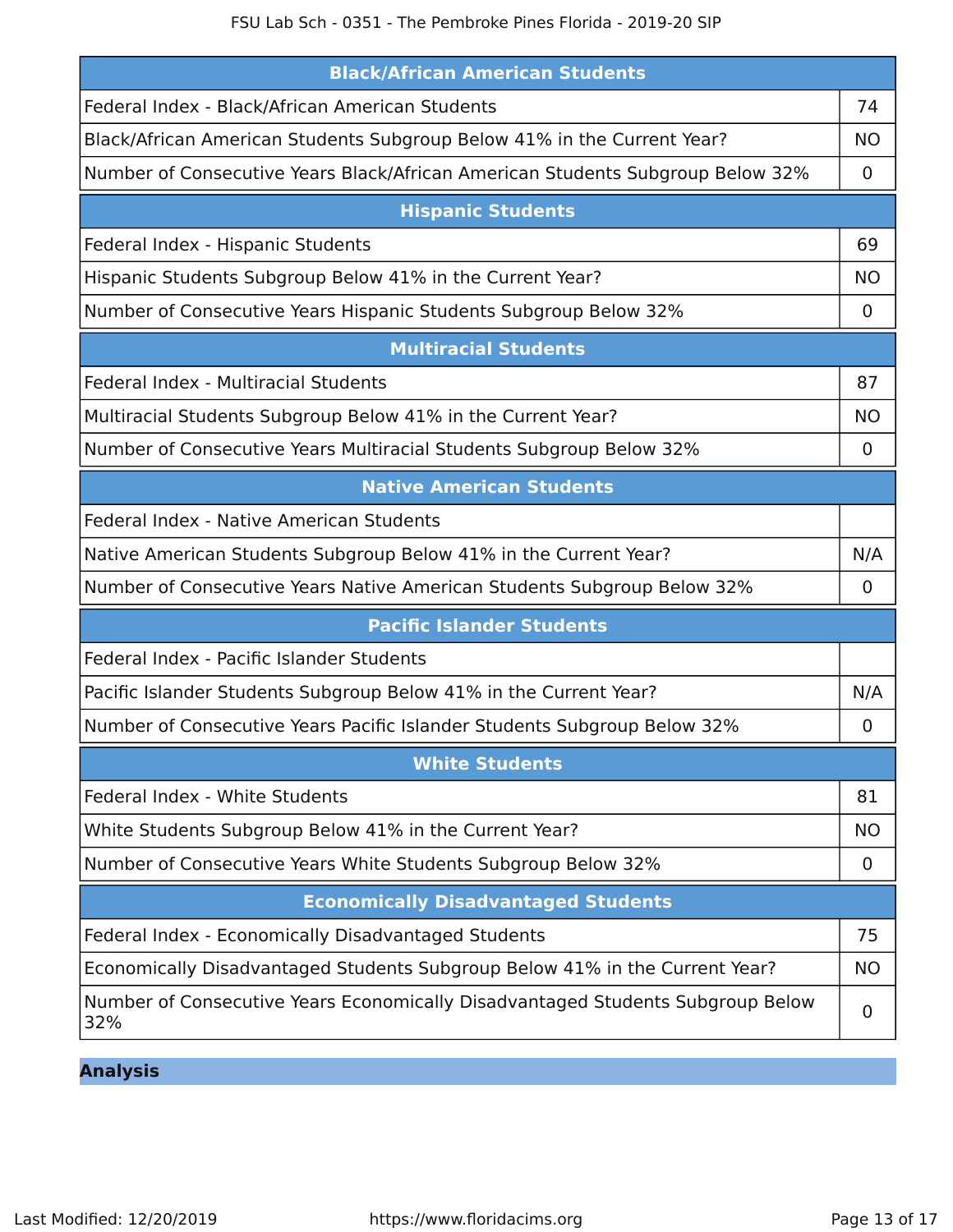### **Data Reflection**

Answer the following reflection prompts after examining any/all relevant school data sources (see guide for examples for relevant data sources).

### **Which data component showed the lowest performance? Explain the contributing factor(s) to last year's low performance and discuss any trends**

Students identified in the Lowest 25th Percentile in ELA scored 61% percentage points in 2019, 52% in 2018. The state average was 53 percentage points in 2019, 48% in 2018. Based on last year's result, the school increased 9 percentage points, whereas the state's average increased 5 percentage points. Our school performed higher than the state average in this category. Last year we utilized our support staff to push into the 90-minute reading block to work with students during the small group in rotation. Every quarter data was reviewed and support was given to the classes needing additional assistance.

### **Which data component showed the greatest decline from the prior year? Explain the factor(s) that contributed to this decline**

The Science Achievement scores decreased 2 percentage points from 71% to 69%. The state's average also showed a decline from 55% to 53%. The PLC focus in the 2019-20 school year was on multisensory and explicit instruction for our striving students.

### **Which data component had the greatest gap when compared to the state average? Explain the factor(s) that contributed to this gap and any trends**

Our school performed higher than the state average in every category.

School State ELA Achievement 85% 57% ELA Learning Gains 74% 58% ELA Lowest 25th Percentile 61% 53% Math Achievement 88% 63% Math Learning Gains 79% 62% Math Lowest 25th Percentile 71% 51% Science Achievement 69% 53%

### **Which data component showed the most improvement? What new actions did your school take in this area?**

The subgroups data component ELA scores increased significantly in all subgroups. Monitoring and tracking all students' data with targeted action steps helped us to intervene immediately to provide technical assistance if needed.

### **Reflecting on the EWS data from Part I (D), identify one or two potential areas of concern? (see Guidance tab for additional information)**

The attendance is a concern for students that are receiving an intensive intervention. It is critical that they are present and receive additional support to improve their academic needs and continue to build foundational skills.

### **Rank your highest priorities (maximum of 5) for schoolwide improvement in the upcoming school year**

1. Provide professional development in the area of multisensory instruction to support students with a substantial reading deficiency.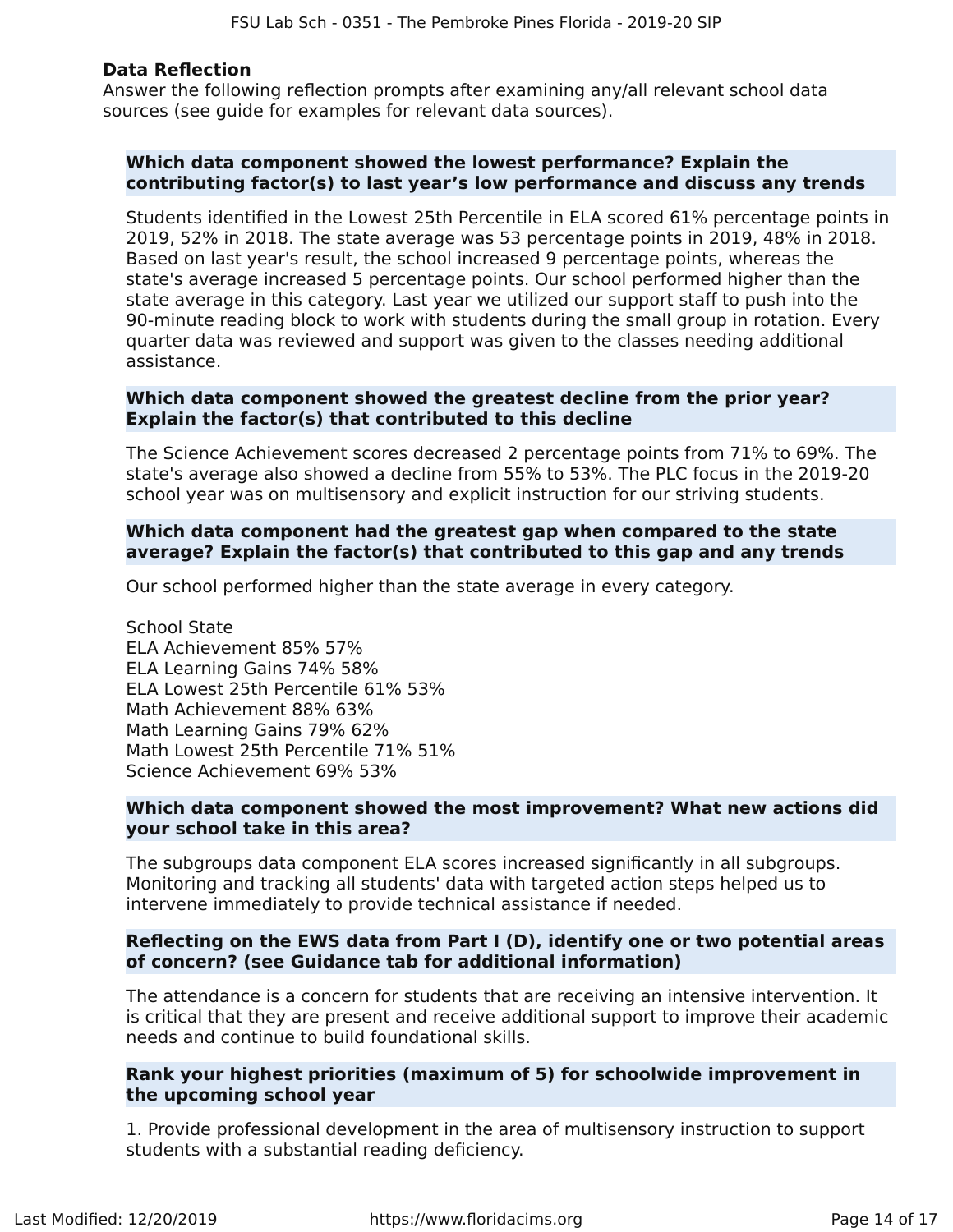2. Infuse writing throughout the curriculum.

3. Increase STEAM and problem-based learning activities in the classroom.

4. Strengthen relationships to ensure a supportive learning environment and socialemotional Learning (SEL)

5. Create a safe and healthy environment for all.

# **Part III: Planning for Improvement**

<span id="page-14-0"></span>

| <b>Areas of Focus:</b>                                                       |                                                                                                                                                                                                                                                                                                                                                                                                                                                                                                                                                                                                                   |
|------------------------------------------------------------------------------|-------------------------------------------------------------------------------------------------------------------------------------------------------------------------------------------------------------------------------------------------------------------------------------------------------------------------------------------------------------------------------------------------------------------------------------------------------------------------------------------------------------------------------------------------------------------------------------------------------------------|
| #1                                                                           |                                                                                                                                                                                                                                                                                                                                                                                                                                                                                                                                                                                                                   |
| <b>Title</b>                                                                 | <b>ELA Learning Gains</b>                                                                                                                                                                                                                                                                                                                                                                                                                                                                                                                                                                                         |
| <b>Rationale</b>                                                             | Students lacking reading strategies such as making connections, finding key<br>details and main ideas, and summarizing have difficulties comprehending<br>grade leveled texts. If the student is provided additional instruction and<br>practice using the Reciprocal Teaching strategy, then the students will be<br>able to apply these strategies to comprehend complex text. Findings from the<br>Visible Learning research shows that teaching and instructional strategies<br>have a greater impact on student's achievement.                                                                               |
| <b>State the</b><br>measureable<br>outcome the<br>school plans<br>to achieve | Increase the ELA Learning Gains of all subgroups who scored below 60% on<br>the ELA FSA Assessment by 2% by June 2020.                                                                                                                                                                                                                                                                                                                                                                                                                                                                                            |
| <b>Person</b><br>responsible<br>for<br>monitoring<br>outcome                 | Lisa Libidinsky (Ilibidinsky@pinescharter.net)                                                                                                                                                                                                                                                                                                                                                                                                                                                                                                                                                                    |
| <b>Evidence-</b><br>based<br><b>Strategy</b>                                 | Reciprocal teaching incorporating text annotation and visualization.                                                                                                                                                                                                                                                                                                                                                                                                                                                                                                                                              |
| <b>Rationale</b><br>for<br><b>Evidence-</b><br>based<br><b>Strategy</b>      | Based on the studies from the WWC Intervention Report, reciprocal teaching<br>effectiveness range from medium to large for comprehension. In reviewing<br>some of the findings, including mixed-effects, a significant increase, and loss<br>in percentile points, the overall evidence supports the use of this<br>instructional strategy for low-achieving students. This active learning<br>approach empowers students to use various instructional strategies to obtain<br>meaning from complex text. The student's role is as a teacher applying four<br>comprehension strategies using a graphic organizer. |
| <b>Action Step</b>                                                           |                                                                                                                                                                                                                                                                                                                                                                                                                                                                                                                                                                                                                   |
| <b>Description</b>                                                           | 1. Train teachers and provide opportunities for teachers to observe the<br>instructional strategy used in another classroom<br>2. Perform classroom walkthroughs to observe instructional practices<br>3. Monitor progress benchmark assessments<br>4. Provide ongoing PLCS, Coaching, and Mentoring<br>5. Review class and school data                                                                                                                                                                                                                                                                           |
| <b>Person</b><br><b>Responsible</b>                                          | Judith Founds (jfounds@pinescharter.net)                                                                                                                                                                                                                                                                                                                                                                                                                                                                                                                                                                          |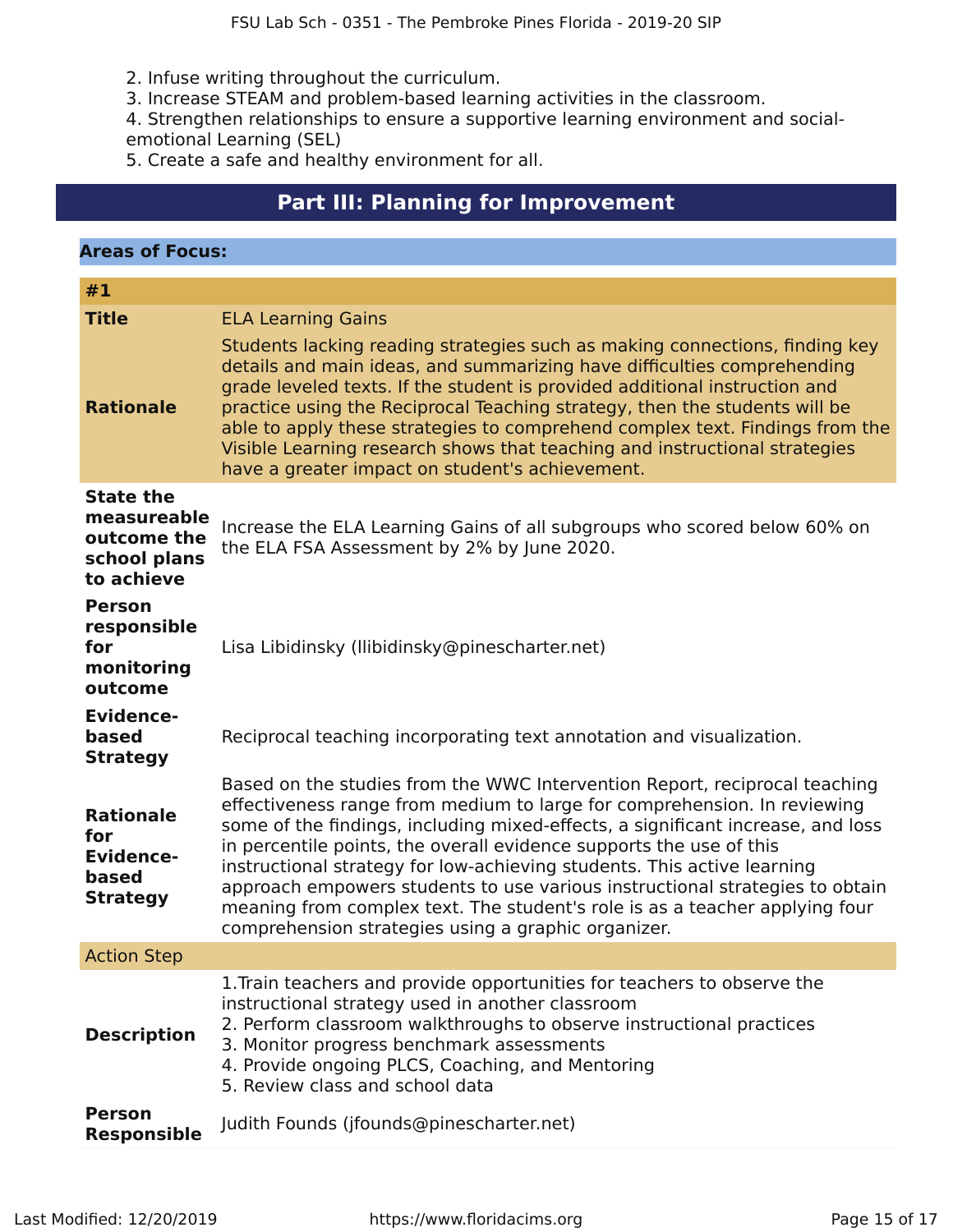### **Additional Schoolwide Improvement Priorities** (optional)

### **After choosing your Area(s) of Focus, explain how you will address the remaining schoolwide improvement priorities (see the Guidance tab for more information)**

The Leadership team will meet monthly to review school-wide initiatives, classroom comparison data, and discuss progress with the Literacy Leadership team and staff. The team will use data, feedback, and concerns to revise SIP as needed.

# **Part IV: Title I Requirements**

### <span id="page-15-0"></span>**Additional Title I Requirements**

This section must be completed if the school is implementing a Title I, Part A schoolwide program and opts to use the Schoolwide Improvement Plan to satisfy the requirements of the schoolwide program plan, as outlined in the Every Student Succeeds Act, Public Law No. 114-95, § 1114(b). This section is not required for non-Title I schools.

### **Describe how the school plans to build positive relationships with parents, families, and other community stakeholders to fulfill the school's mission and support the needs of students**

In alignment with the system's belief of engaging all stakeholders, practices, and policies meeting the needs of all students, parents of students in the charter system volunteer a minimum of 30 service hours annually. This commitment actively and continually engages parents in the academic experiences of their children. Beyond the service hour requirement, parents are encouraged to participate in a variety of workshops and seminars. PPCES-FSU fosters open and positive lines of communication via system and teacher websites, global emails, newsletters, social media, online grade books, agendas, and Parent Link telephone calls. These modes of communication continually keep parents abreast of their child's progress and of ways to improve their child's academic performance.

### **PFEP Link**

The school completes a Parental Involvement Plan (PFEP), which is available at the school site.

### **Describe how the school ensures the social-emotional needs of all students are being met, which may include providing counseling, mentoring and other pupil services**

PPCES-FSU embraces the philosophy of educating the whole child. The full-time guidance counselor follows the American School Counselor Association (ASCA) guidelines to support student needs through activities that include counseling, specialized instructional support services, mentoring services, and research-based strategies designed to ensure the socialemotional needs of all students are being met.

At PPCES-FSU, we personalized the learning experience ensuring every student meets with academic and/or behavior success in the classroom. The members of the Collaborative Problem Solving Team (CPS) consisting of parents, teachers, and the Leadership team are involved in the MTSS/RtI process from beginning to end. Our purpose is to identify learning conditions that may interfere with the student's academic or behavioral progress and put in place effective practices. The CPS Team members use a comprehensive data management system to track and monitor students' academic and behavior goals throughout the year. The CPS Team meets regularly to monitor students' progress. In the Multi-tiered Systems of